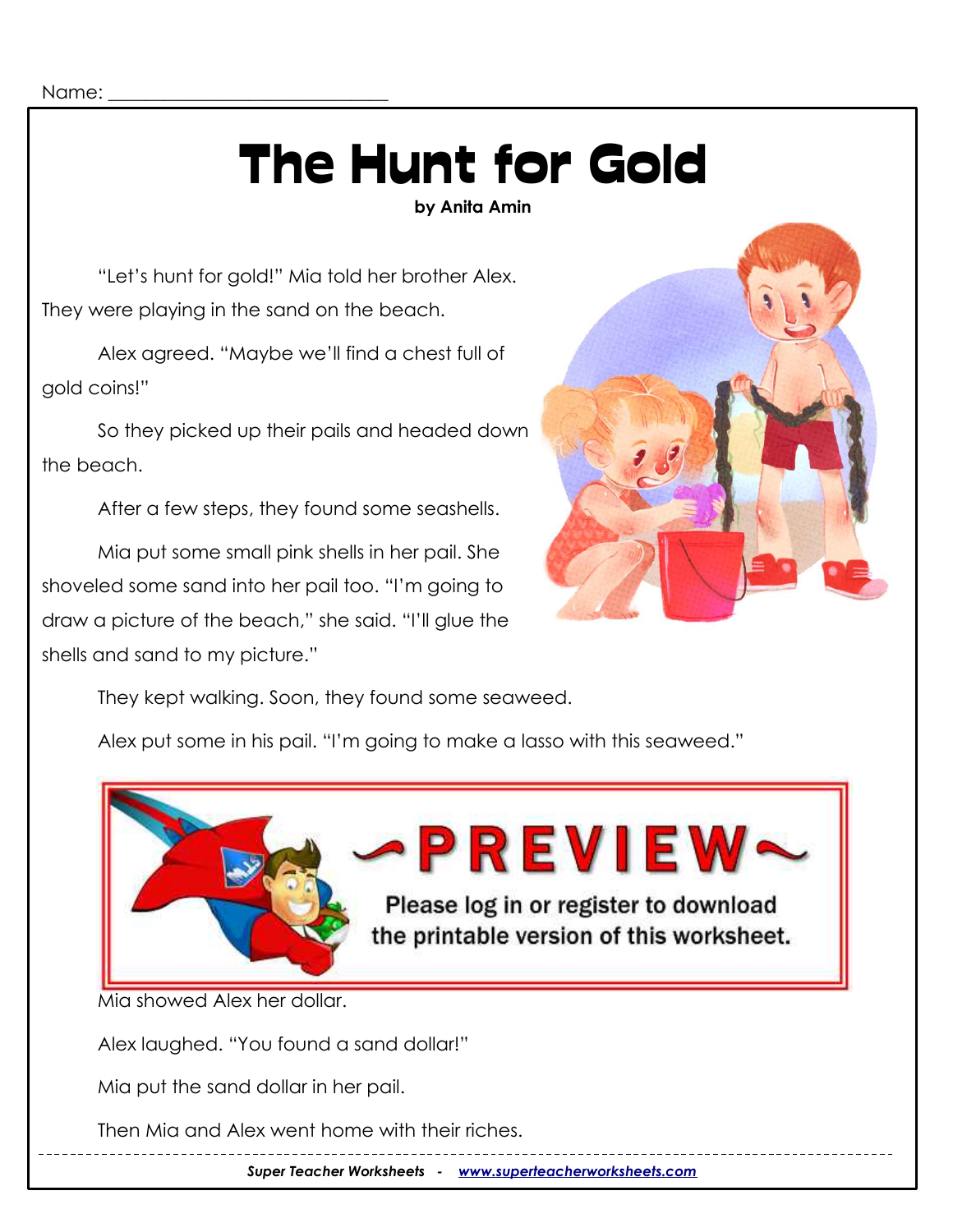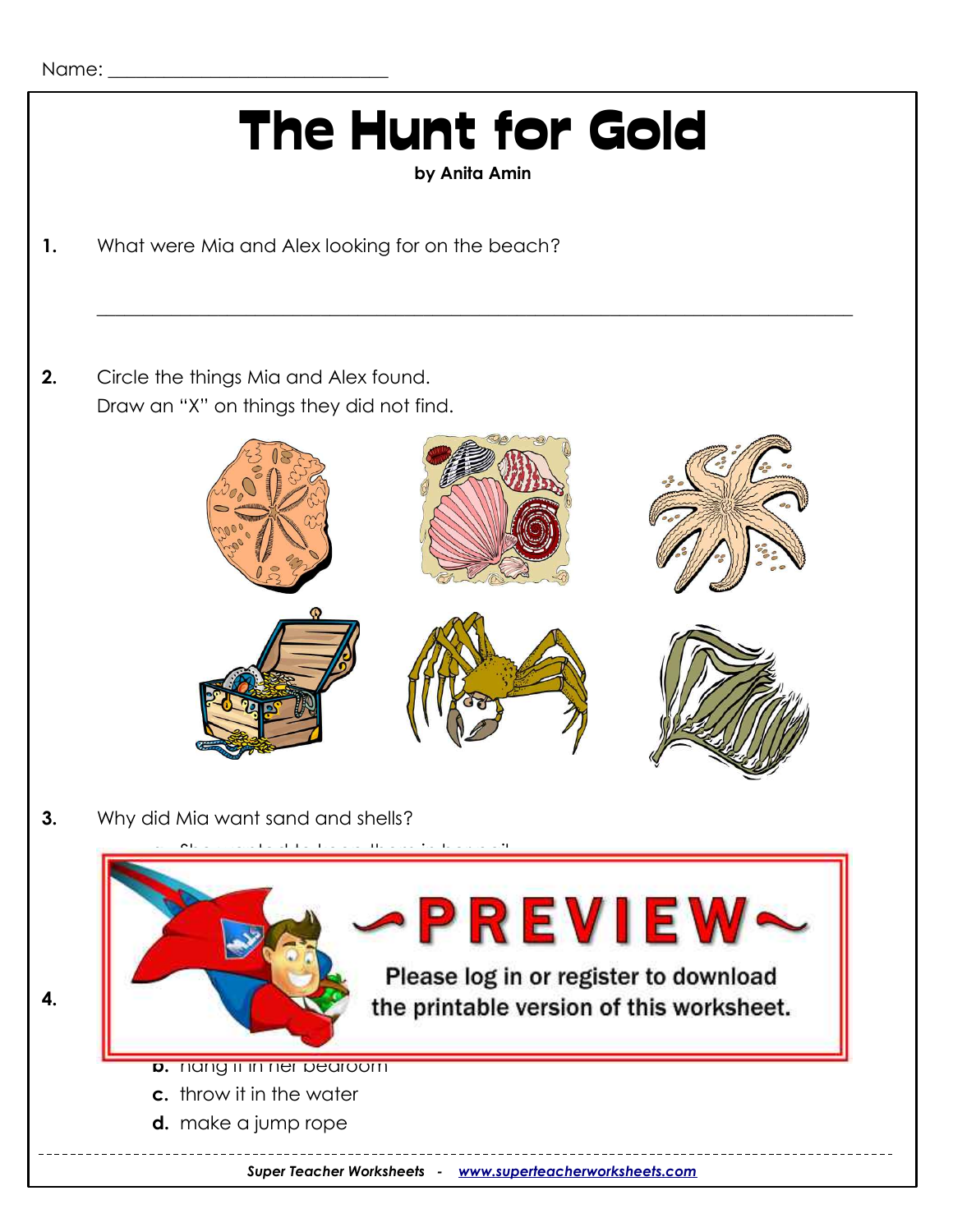Name:  $\Box$ 

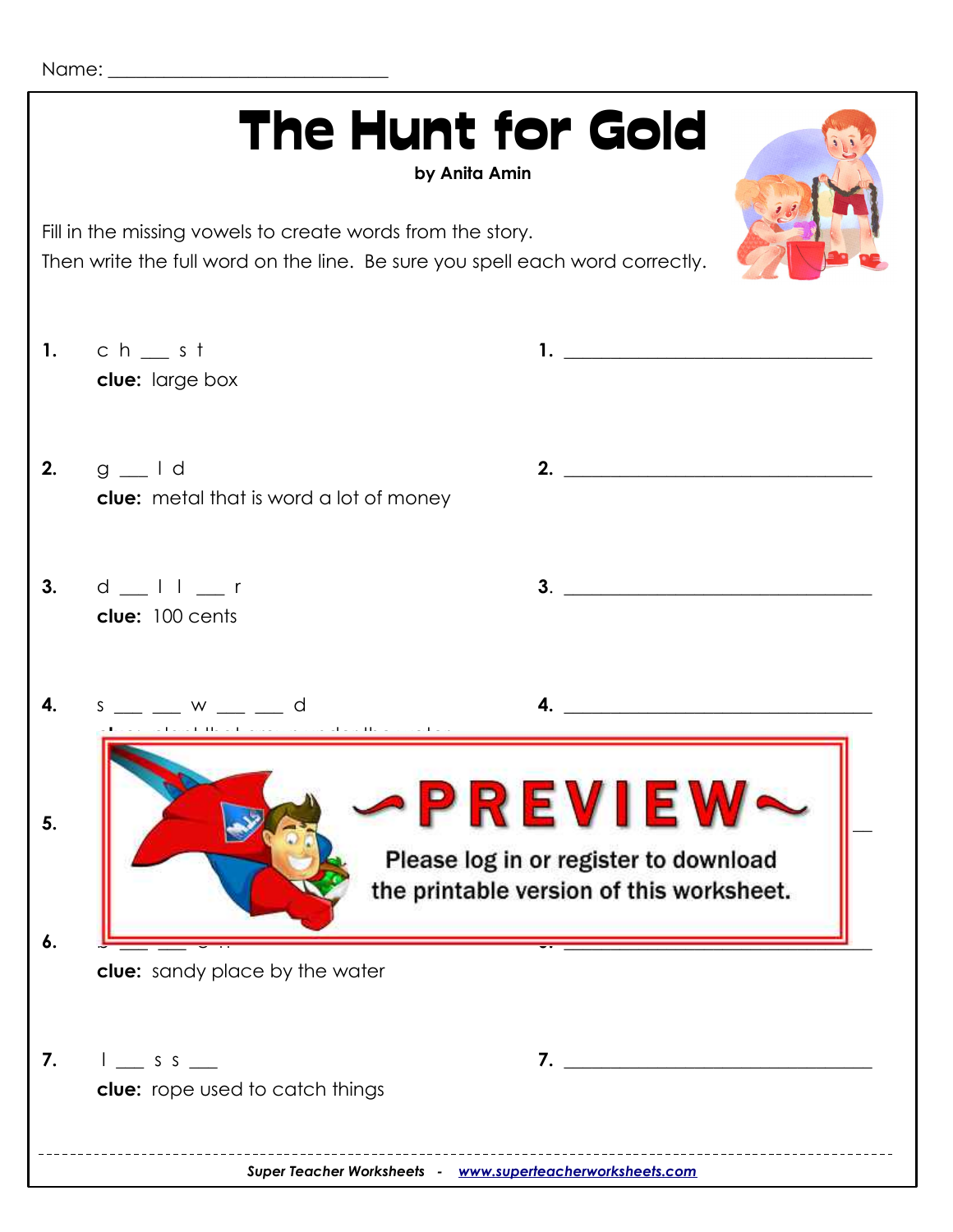

## The Hunt for Gold

**by Anita Amin**

**1.** What were Mia and Alex looking for on the beach?

#### **a chest full of gold coins**

**2.** Circle the things Mia and Alex found. Draw an "X" on things they did not find.



#### **b. She wanted to make a picture with them.**

- **c.** She wanted to to take them to school.
- **d.** She wanted to put them in her sand box.
- **4.** What did Mia want to do with the seaweed? **d**
	- **a.** make a lasso
	- **b.** hang it in her bedroom
	- **c.** throw it in the water
	- **d. make a jump rope**

*Super Teacher Worksheets - [www.superteacherworksheets.com](http://www.superteacherworksheets.com/)*